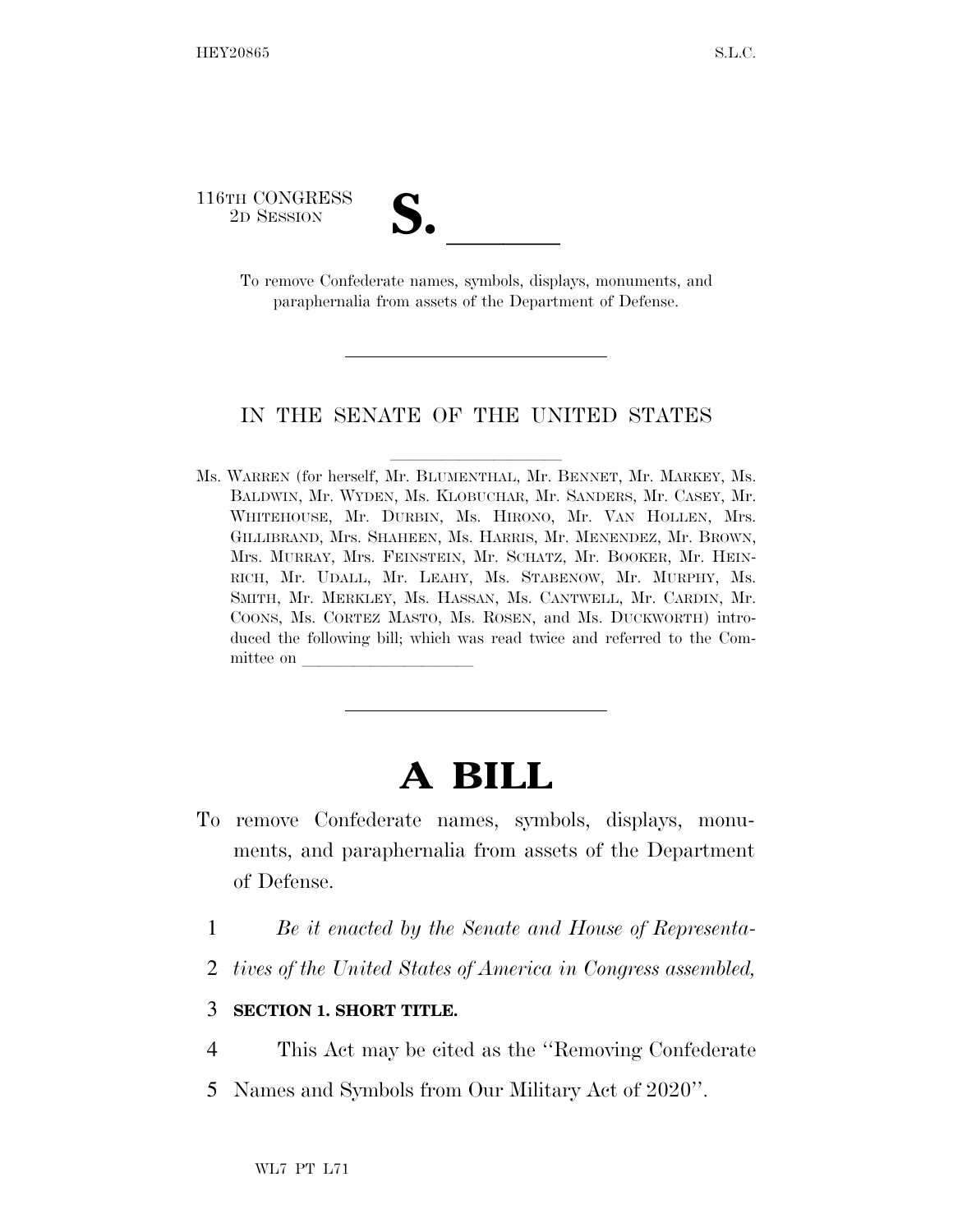$\mathfrak{D}$ 

 **SEC. 2. REMOVAL OF CONFEDERATE NAMES, SYMBOLS, DIS- PLAYS, MONUMENTS, AND PARAPHERNALIA FROM ASSETS OF DEPARTMENT OF DEFENSE.**  (a) REMOVAL.— (1) IN GENERAL.—Except as provided in para- graph (2), not later than one year after the date of the enactment of this Act, the Secretary of Defense

 shall remove all names, symbols, displays, monu- ments, and paraphernalia that honor or commemo- rate the Confederate States of America (commonly referred to as the ''Confederacy'') or any person who served voluntarily with the Confederate States of America from all assets of the Department of De-fense.

 (2) EXEMPTION FOR GRAVE MARKERS.—The requirement under paragraph (1) shall not apply to grave markers.

 (b) CERTIFICATION.—Upon completion of the re- moval required under subsection (a), the Secretary shall submit to the Committee on the Armed Services of the Senate and the Committee on Armed Services of the House of Representatives a certification in writing detail-ing that such removal has been completed.

 (c) PROHIBITION ON DISPLAY.—Beginning on the date on which the Secretary submits the certification re-quired by subsection (b), the Secretary may not place, as